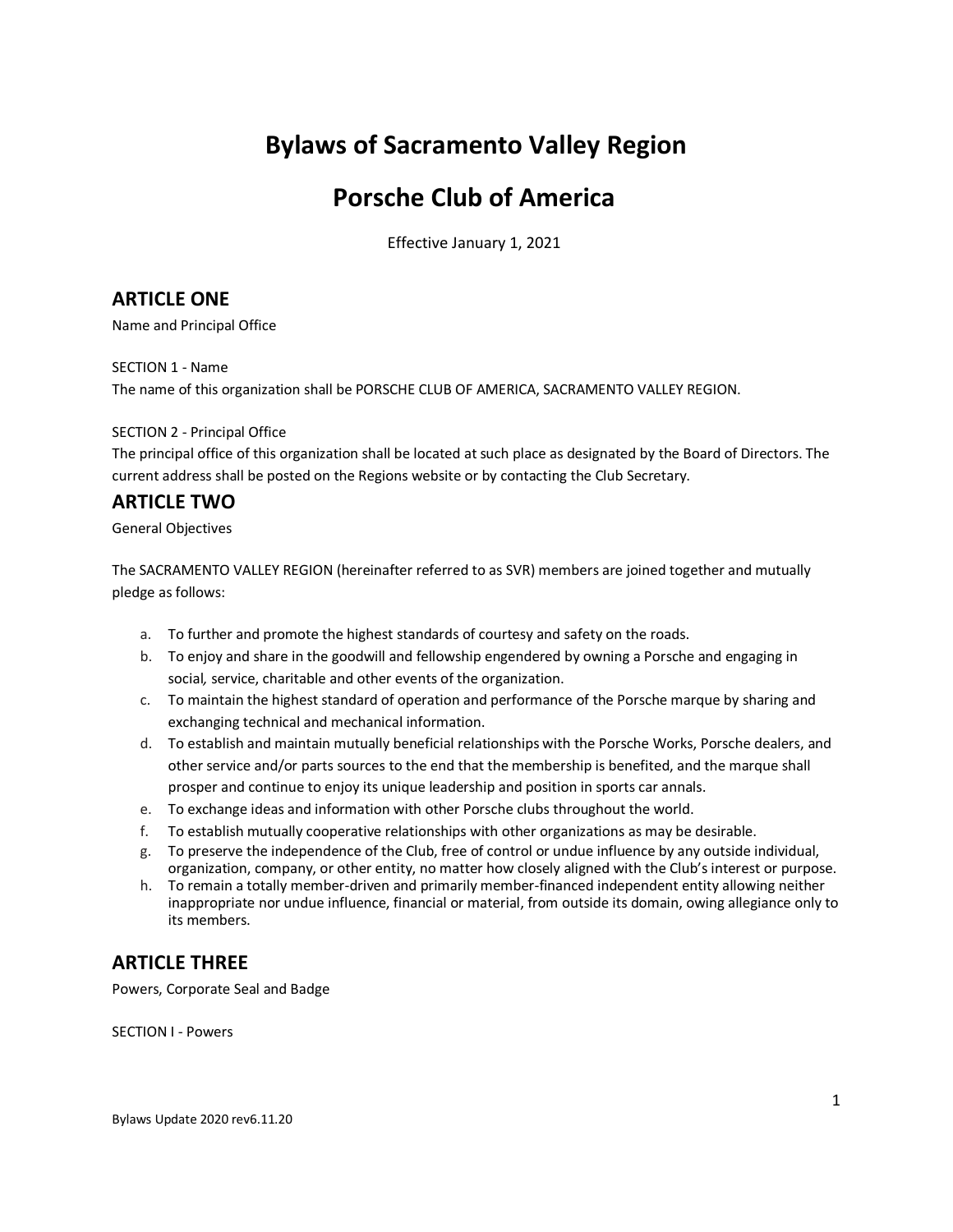The Club shall be empowered to do all things and conduct all business, not for profit, necessary to carry out the general objectives of the Club as set forth in the Certificate of Incorporation, issued under the statutes of the State of California and the Sacramento Valley Region, and in these Bylaws.

## SECTION 2 - Corporate Seal

The seal of the organization shall be inscribed with the name SACRAMENTO VALLEY REGION and the initials PCA.

## SECTION 3 - Badge

The badge shall contain the name SACRAMENTO VALLEY REGION and the initials PCA. No substantial alteration to the logo/badge may be adopted by the Club unless approved by a 75% majority vote of its active and family active members.

## **ARTICLE FOUR**

Membership, Membership Area, Dues and Fees

## SECTION I - Memberships

Membership in the Club shall be restricted to owners, lessees, or co-owners of Porsches who are 18 years of age or older, and to such other persons interested in the Club and its objectives as provided in Section 2 (B), (C), and (D) of this Article. A Porsche is defined as an automobile body and suspension which is, basically, as manufactured by or designated as a Porsche automobile by Porsche, Porsche AG or its successor, which is powered by an engine which is, basically, one which was installed in such bodies by the manufacturer of such automobiles, although not necessarily in the body concerned. The word "co-owner", in addition to its usual meaning, shall include a person who holds a substantial stock ownership in a franchised Porsche dealership or distributorship.

### SECTION 2 - Classes of Membership

- a. ACTIVE Any owner, lessee or co-owner of a Porsche acceptable to a Regional Club, who is 18 years of age or older, having paid Club dues and fees as required.
- b. FAMILY-ACTIVE An individual requested by an Active member as his or her Family- Active member, restricted to persons 18 years of age or older, whether otherwise qualified for active membership by ownership of a Porsche or not.
- c. ASSOCIATE Any Active member who ceases to own, lease or co-own a Porsche while in good standing, or any person, employed by a Porsche-oriented business, interested in the Club and its objectives having paid Club dues and fees as required. A person of the Associate member's family who has been a Family-Active member as in (B) above, may continue as a Family-Associate member similarly.
- d. HONORARY Any person who, on the affirmative vote of the Board of Directors, is deemed to merit recognition for outstanding interest in or service to the Club. Such membership shall be limited to one year, but may, upon the affirmative vote of the Board of Directors be renewed. Honorary membership in Sacramento Valley Region does not extend or include membership in Porsche Club of America.
- e. LIFE Any person who, on the affirmative vote of the Board of Directors, is deemed to have performed such extraordinary service to the Club as to warrant this singular honor. Each and all Region Presidents, upon termination of the President's elected term, shall automatically be a life member of the Region without such vote, so long as they remain an Active/Family-Active member of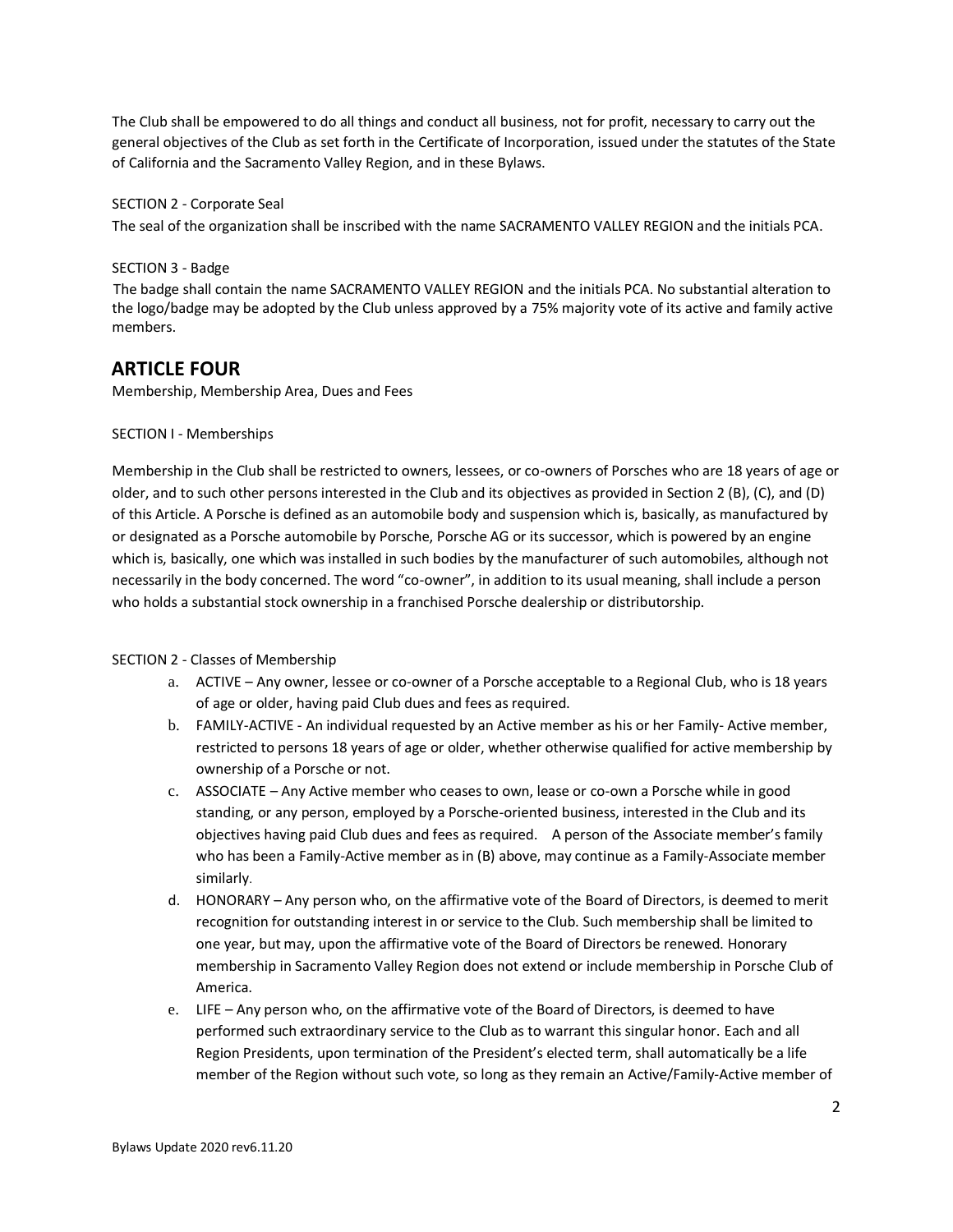the National Organization. A Life member shall be considered as an active member of the region, may name a family member under (A) above. Life membership in Sacramento Valley Region does not extend or include life membership in Porsche Club of America.

f. AFFILIATE MEMBER – A person, 18 years of age or older, named by the Active member at the time of joining or at any renewal of membership in lieu of a Family-Active member.

### SECTION 3 - Membership Applications

Applications for membership may be made either through the National Office or Sacramento Valley Region, either of which may reject it.

## SECTION 4 - Dues

National annual dues for the various classes of membership shall be determined from time to time by the National Board of Directors. National dues shall be collected by the National Club, which shall refund to Sacramento Valley Region such part thereof as shall have been set by the Board of Directors. National dues shall be due and payable at the end of the month in which the member joined or in which the member last renewed.

### SECTION 5 - Membership Year

- a. The Membership Year shall be for one year beginning with the date of acceptance of original membership application and shall be renewable each year on the membership anniversary date.
- b. The PCA National Office shall send each member one billing for renewal dues about 45 days prior to their membership expiration. If dues are not paid before becoming delinquent, as determined by PCA National Office, membership shall be terminated without further notice.

## SECTION 6 - Privileges

Members, including family members, in good standing shall be entitled to all the privileges of the Club, except that honorary members, associate members and affiliate members shall be entitled neither to vote nor hold elective office, and except further that family-active members, affiliate members, and family associate members shall not be entitled to receive any duplication of any Club mailing to the active member. Ballots will be mailed (or, if electronic means shall have been approved in accordance with these Bylaws, then by mail, by electronic means or any combination thereof), to active members only, with space for the vote of the family-active member. Only active members and family-active members, in good standing, shall be eligible to be nominated for elective Club office. The active and family active member may cast only one vote each in any election or referendum.

### SECTION 7 – Suspension, Resignation, Transfer, Termination

Membership in the organization may be changed by:

a) Suspension: Any member may be suspended by a two-thirds vote of the Regional Club Board of Directors for infractions of SVR or PCA rules or regulations, or, for actions inimical to the general objectives or best interests of SVR or PCA. Upon written notice from the Board of Directors of such suspension, the suspended member shall be afforded reasonable opportunity to be heard, in person or through a representative, by the PCA National Board of Directors, or, a committee appointed by the National Executive Council for the purpose, concerned the alleged misconduct. In order to be considered valid, such appeal must be made in writing within 45 days of the written suspension notification. If the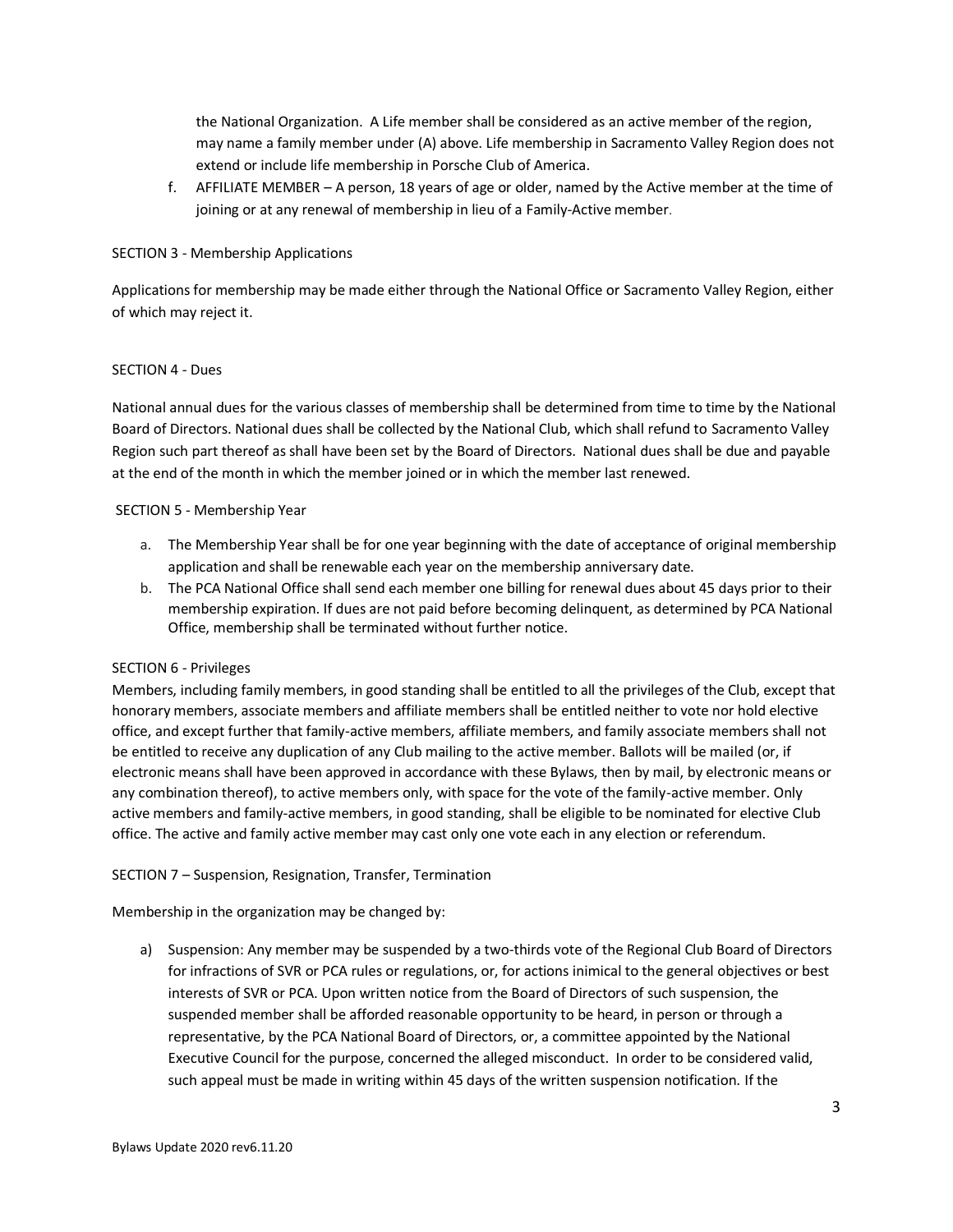suspension was not for a stated length of time and no written appeal is tendered, the member is automatically expelled from PCA at the end of the 45-day appeal window. In the event of an appeal, the Board of Directors may thereafter continue the suspension for a definite time, lift the suspension, or expel the member, and its decision shall be final. Suspensions of active and associate members are also applicable to family-active, family associate and affiliate members.

- b) Resignation: Any member may resign by addressing a letter of resignation to the Secretary of SVR. The member's resignation shall become effective upon receipt and all club privileges shall terminate as of that date. Resignation of an Active member likewise terminates the membership of his/her Family or affiliate member.
- c) Transfer: A member may request transfer to another Regional Club within the jurisdiction of PCA National. The request must be submitted in writing.
- d) Termination: An Active member or Associate member may terminate or change the Family-Active, Affiliate or Family-Associate membership by written notice to the National office.

## SECTION 8 - Liabilities of Membership

No officer, director or member of SVR shall be personally liable for any of the Region's debts, obligations, or acts except as specifically required by law or by other sections of these Bylaws.

## **ARTICLE FIVE**

Meetings of the Members

## SECTION I – Annual Planning Meeting

An Annual Planning Meeting of the members shall be held by call of the Board of Directors at such time and place as they may determine. The purpose of the Annual Planning Meeting will be to plan the yearly events for SVR. Notice to be published in December issue of club's monthly newsletter.

### SECTION 2 – Board Meetings

Meetings of the members shall be held at such place and times as the Board of Directors may determine.

### SECTION 3 - Rules of the Board Meetings

President or appointee shall preside. Secretary or appointee shall record the Minutes.

### SECTION 4 - Voting

Unless otherwise specified in the Bylaws, all matters properly put to a vote at the Annual Planning Meeting of the general membership will be carried when:

- (1) A simple majority of the voting Members in good standing, present vote, or
- (2) A simple majority of the voting Members voting in response to a mailed, emailed, or electronic ballot. Each member in good standing shall be entitled to one vote on each matter properly brought before the membership.

## SECTION 5 - Guests

Guests and prospective members shall be permitted at the Annual Planning Meeting.

## **ARTICLE SIX**

Directors, Term of Office, Ballots and Elections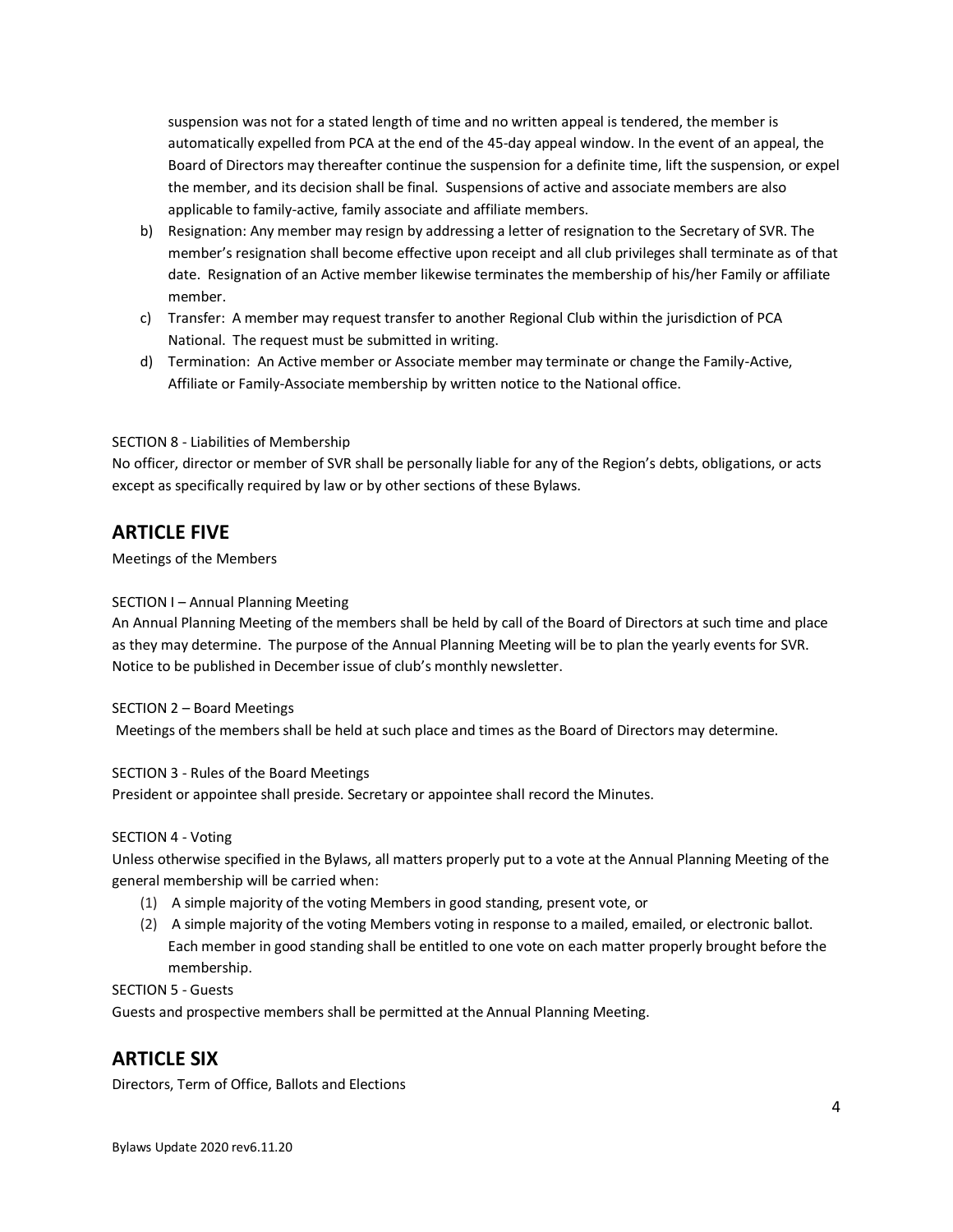#### SECTION I - Board of Directors

The elected and immediate past President shall constitute the Board of Directors of SVR. It shall be the responsibility of the Board of Directors to determine all matters of Club policy. The Board of Directors shall insure the proper conduct of the administrative affairs of SVR, the fulfillment of duties by the officers, and compliance with these Bylaws. All decisions of the Board of Directors involving major policy considerations shall be arrived at in a Board meeting or by mail, telephonic or electronic canvass of the entire Board, to the fullest extent permitted by law. All decisions shall be by a simple majority vote of the Board members, provided a quorum is met, to the fullest extent permitted by law. All decisions of the Board of Directors at any called meeting of the Board shall be by a simple majority of votes cast by those members present, provided a quorum is met, to the fullest extent permitted by law. The Board of Directors shall be responsible for the proper functioning of the several Committees and shall insure compliance with these Bylaws and the Articles of Incorporation of SVR in accordance with the laws governing such corporations in the State of California.

#### SECTION 2 – Elected Directors

The elected Directors of the Club shall be President, Vice President, Secretary, Treasurer, Membership, and Social. The President who is termed out, shall be the immediate Past President.

### SECTION 3 - Term of Office

The term of office begins January 1 and ends on December 31 of the second year. The term of office shall be two (2) years or until their successor is duly elected, qualified and installed. No elected Director shall be eligible to serve more than two (2) consecutive terms in the same office, including terms served by replacement as stated above. A member filling a vacancy on the Board shall serve only the unexpired term of the Director that they replaced. After a one (1) year break a member may serve in any office they previously held on the Board.

#### SECTION 4 - Nomination

No later than April 1st of each year the Board of Directors shall elect one of its non-elected members as Chairperson of the Nominating Committee or a member in good standing. The Chairperson of the Nominating Committee shall select three (3) Members in good standing who are not members of the Board of Directors and who, upon ratification by the Board of Directors, shall serve as the Nominating Committee. An online process will be available on the SVR website to members in good standing to self-identify positions they are interested in serving, the form also will be available in THE DRIFTER. Not later than October 1st of each year, the Nominating Committee shall have interviewed prospective candidates discussing their qualifications for the office in question, and shall provide to the Board of Directors the names of one (1) or more candidates for each elective Board position from among members willing to serve as a Director. These names shall be presented to the Board of Directors by the Nominating Committee Chairperson not later than the October Board of Directors meeting. Candidates' "Statement of Candidacy" will be available on the SVR Website and in THE DRIFTER. No member may be nominated or placed on the ballot without his/her permission; no member may be a candidate for more than one position.

#### SECTION 5 - The Ballot

- a. No later than November 1<sup>st</sup> of each year, the Secretary, or designated alternate, provides each voting member in good standing a ballot submitted by the Nominating Committee.
- b. The ballot shall contain the following:
	- 1. Instructions to vote for no more than one candidate for each Board position.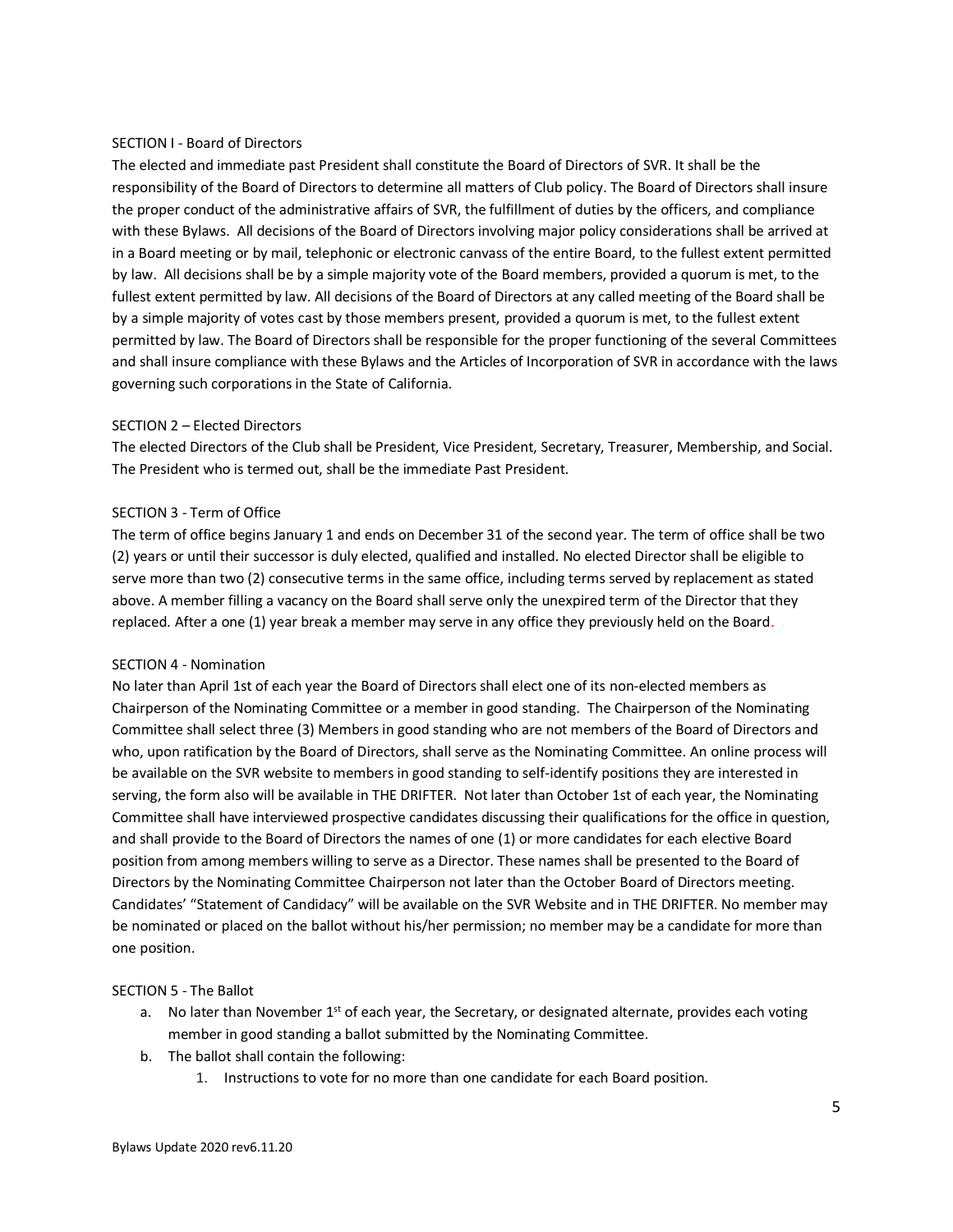- 2. A statement noting the calendar date deadline for the postmark of ballots, the address to return mail in ballots, as well as the deadline for electronic ballots.
- 3. Space for write-in candidates and membership number for each Board Position.

## SECTION 6 - The Ballots and Election

- a. All paper ballots must be returned by mail postmarked by the calendar date deadline noted in the ballot to be counted.
- b. All paper ballots will be returned to the address specified in the voting instructions.
- c. All electronic ballots must be completed by the November  $20<sup>th</sup>$  deadline.
- d. Electronic ballot results will be provided to the Nominating Committee.
- e. Not later than November 25th of each year, the Secretary, or alternate member designated by the President (b), and at least two (2) members of the Nominating Committee not running for office shall open, count and tally all ballots and certify in writing the results. As soon as the results are certified for official SVR records, the Secretary or alternate member shall notify the President. President notifies candidates of the election results. Announcement of the successful candidates will be made by the President at the December meeting, THE DRIFTER, and on the SVR Website. The Secretary will keep all ballots for inspection for a period of thirty (30) days following certification of results.

## SECTION 7 - Vacancies

- a. A vacancy on the Board of Directors shall exist upon the death, suspension, termination, transfer, or resignation of a Director. The Board of Directors shall also declare vacant the seat of any elected Director who is absent from three (3) successive monthly meetings, without reasonable cause or a submitted report, of the Board of Directors. Vacancies on the Board of Directors shall be filled by election of a member in good standing as a Director by a simple majority vote of the remaining Directors at its next succeeding meeting. Any Director so elected shall hold office until the expiration of the term of the Director replaced.
- b. In the event of the vacancy of the President's position, the Vice President shall immediately assume the office of President for the unexpired term of office. Replacement of the Vice President shall be done in accordance with the paragraph (a) above.
- c. The position of Past President, if vacated, shall be filled with the most recent Past President available to serve.

## SECTION 8 - Combined Meetings

A combined meeting of the outgoing and incoming elected and appointed Board of Directors shall be held prior to the Annual Planning Meeting for the purpose of transferring records and discussing pending business.

## SECTION 9 - Call of Meetings

Meetings of the Directors will be held by the call of the President. Meetings may also be called by a simple majority of the Directors. Each Director shall be notified of any meeting at least three days prior to the time set therefore and informed of the purpose for which the meeting is called.

## SECTION 10 - Quorum and Voting

Four (4) Directors shall constitute a quorum for the transaction of business at any or special meeting of the Board of Directors. There shall be no proxy voting by any Director. The vote of at least three (3) Directors at a meeting duly held at which a quorum is present shall be required to constitute an act of the entire Board of Directors. All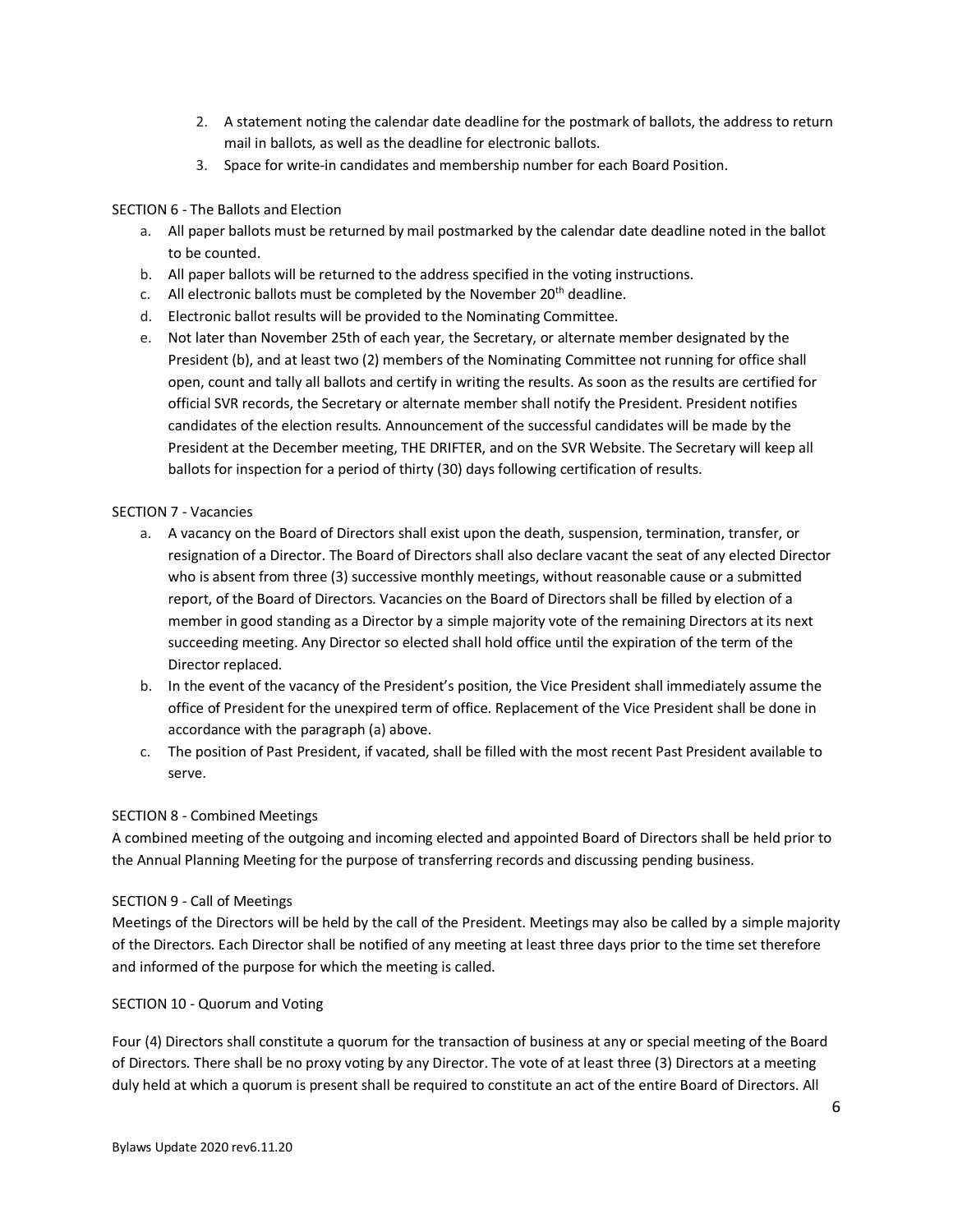members of the Board of Directors, including the Past President, may vote. All decisions shall be by vote of the Board members, provided a quorum is met.

SECTION 11 - Continuity

The Board of Directors shall be charged with the responsibility for arranging the events to be conducted during the month of January of the year following the expiration of their term of office.

## **ARTICLE SEVEN**

Director's Positions and Duties

SECTION 1 - The Duties of President Shall Be:

- a. The President is a voting member of the National Board of Directors and participates in all National Board of Directors meetings.
- b. To preside over all meetings; prepare the agenda and direct the discussion thereof.
- c. Act as an ex-officio member of all committees, except the Nominating Committee.
- d. Execute all documents and correspondence in the name of the club as authorized by the membership or the Board of Directors.
- e. He may act as a signer or co-signer of regional checks.
- e. To perform other duties as are usual to a presiding officer.

Note: If the President is an Affiliate member, they may not hold a vote on the National Board of Directors.

SECTION 2 - The Duties of Vice President Shall Be:

- a. To preside at the meetings in the absence of the President.
- b. To assist the President and/or the Board of Directors in any manner that the President or the Board may direct.
- c. To keep and maintain the official calendar of SVR events, and to work closely with the Competition and Social Directors on the development of their calendars to ensure that SVR has a coherent annual program which meets the various needs of its members.
- d. To manage all matters pertaining to insurance to PCA National.
- e. To be responsible for obtaining sponsorships for events as well as advertising and the related billing for THE DRIFTER. The Vice President may recommend the appointment of an Advertising Manager. The Advertising Manager will be responsible for obtaining advertising and related billing on behalf of the Vice President. The Vice President will oversee the work of the Advertising Manager.

SECTION 3 - The Duties of Secretary Shall Be:

- a. To record and preserve the Minutes of the meetings of the Board of Directors, and for other SVR meetings for which Minutes are deemed desirable, and to read such Minutes at the request of the President or any of the Directors.
- b. To prepare correspondence at the direction of the President.
- c. To communicate changes in membership status received in writing to the SVR Membership Director and PCA.
- d. To accomplish other duties required of the Secretary by these Bylaws, or other applicable laws.
- e. To chair the Bylaws Committee and to keep and maintain the SVR Statement of Policy. To publish, in THE DRIFTER, notices of proposed and adopted amendments of these Bylaws and other matters relating to the proper conduct of the Club.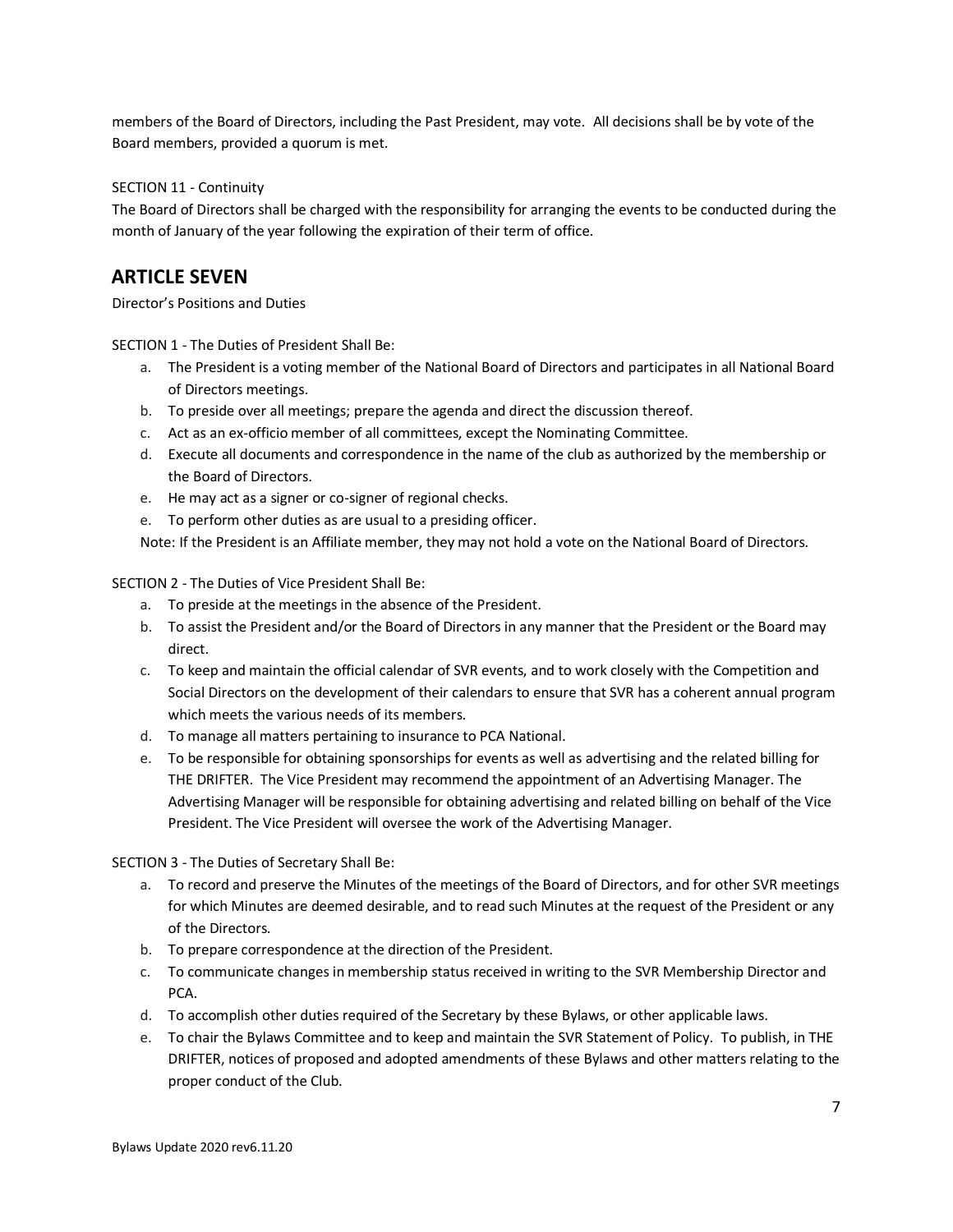7SECTION 4 - The Duties of Treasurer Shall Be:

- a. To keep records and books of account reflecting the financial condition and operation of the organization and to prepare and file timely, all tax returns including informational returns.
- b. To maintain the Clubs bank accounts to facilitate the club's financial dealings.
- c. To furnish upon request of the Board of Directors, to any auditor or CPA designated by the Board of Directors, all financial reports and/or books and statements as provided in the Bylaws and cause a report to be issued to the Board.
- d. To review budgets submitted by Committee Chairs, Special Appointees, and Board Member and make recommendation for approval to the Board of Directors.
- e. To create an annual overall budget for the club.

SECTION 5 - The Duties of Social Director Shall Be:

- a. To develop a schedule of social events which will provide a broad range of such events for all members. These events to include dinner meetings, tours, picnics, and other events deemed to be social in nature.
- b. To schedule events, subject to approval of the Board of Directors.
- c. To proactively work with Members in the preparation of event budgets and requests for reimbursements.
- d. To review and recommend approval to the Treasurer, "zero cost" budgets for events (i.e. dinners and tours) approved at the Annual Planning Meeting.
- e. To work closely with the Vice President and Competition Chair to ensure that SVR has a coherent annual program which meets the various needs of its members.
- f. To aid the event host in the negotiation and procurement, of suitable sites for social events.
- g. To coordinate with other organizations in connection with conducting and participating in social events.
- h. To issue press releases concerning social events, and to publicize such events within THE DRIFTER, social media and email.
- i. To appoint, with approval of the Board of Directors, such Special Committees as necessary to carry out the above.

SECTION 6 - The Duties of Membership Director Shall Be:

- a. To distribute application blanks to prospective members.
- b. To process and record said applications and necessary membership data.
- c. To notify THE DRIFTER Editor of the names of new members to be published.
- d. To maintain the master list of all members and their respective membership classifications.
- e. To sponsor new member activities.

SECTION 7 - The Duties of Past President Shall Be:

- a. In order to provide continuity, to continue in an advisory capacity.
- b. To inventory and maintain the storage of key club records.
- c. To collect from all Directors all key club records to be stored as of the end of December of each year.
- d. To prepare the final SVR property inventory report for submission at the December Board meeting.

## **ARTICLE EIGHT**

## **Committees**

Committee Chairpersons report to the entire Board of Directors rather than a single Director.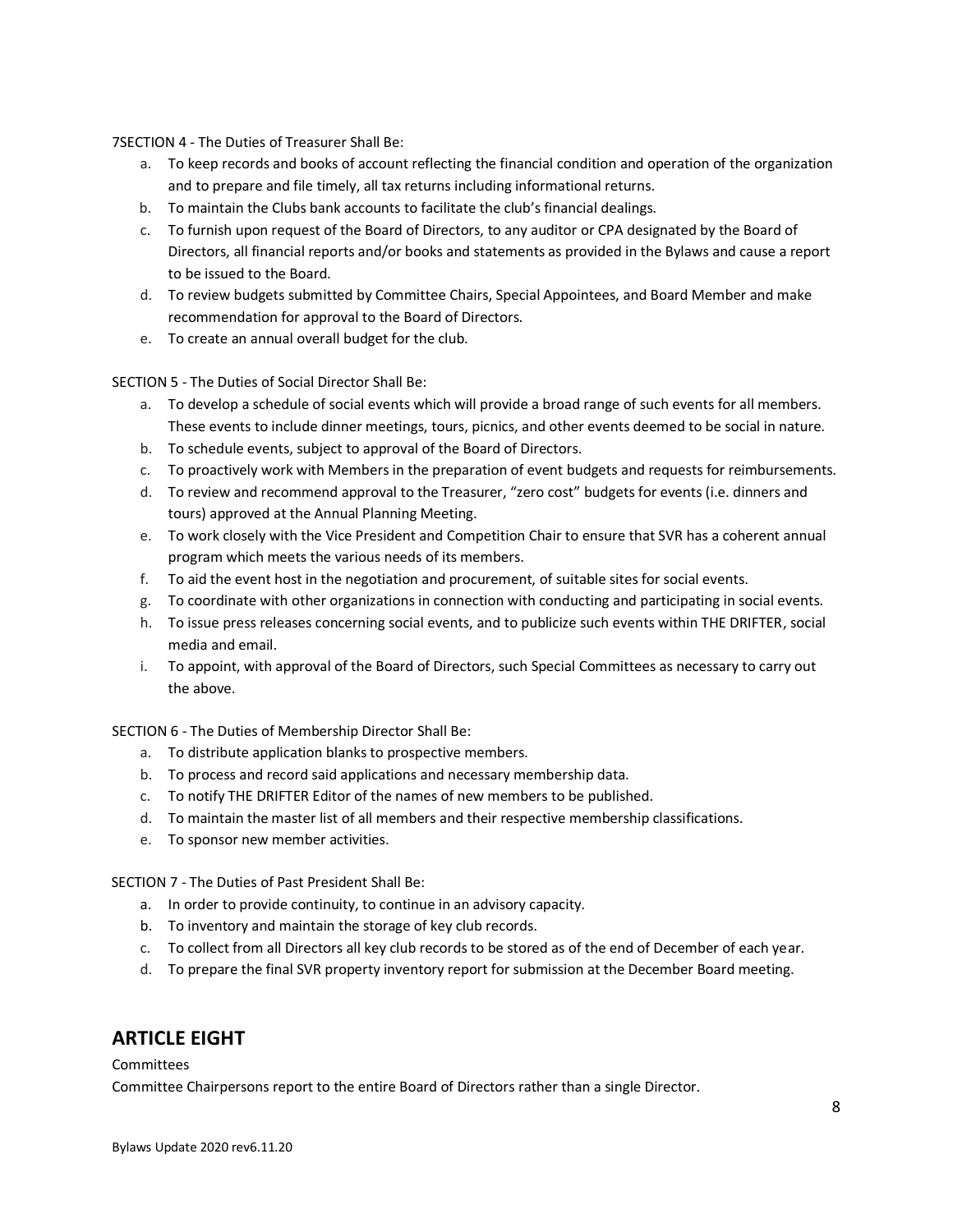## SECTION 1 – Chaired Committees

Chaired Committees include Advertising, Autocross, Breakfast, Charity, Competition, Safety, Concours, Dealer Liaison, Drifter Editor, Historian, New Member, Nominations, Rally, Safety, Social Media, Technical, Tour and Webmaster. Committee Chairs are appointed by, and serve at the pleasure of, the Board of Directors.

## SECTION 2 - Annual Event Committees

There shall be as many Annual Event Committees appointed as required to carry out annual events of SVR and require a period of advance planning and negotiation which may overlap the terms of two Boards of Directors.

Chairpersons of these events are Members of SVR and, after appointment by the Board of Directors of one year, may carry their appointment into the term of the following year's Board of Directors. The appointment expires once the event is completed unless the person is appointed again to be the Chairperson of that Annual Event.

## SECTION 3 – Special Committees

Special Committees may be appointed at any time by the Director of the respective portfolio, for special purpose or duty, and discharged from further service when their report on the special duty assigned is accepted. There is no limitation to the number of members of this special committee or committees and may be subject to approval of the Board of Directors.

## **ARTICLE NINE**

SVR Property

## SECTION I - Acquisition of Property

SVR may maintain and acquire certain property for use in its Club functions, upon approval of the Board of Directors. The Past President shall act as custodian of such property and will provide the Board with an annual inventory during the last four (4) weeks of the Board's term of office.

### SECTION 2 - Use of Property

Such property shall remain the property of SVR and may only be used with the prior authorization or direction of the Board of Directors.

## **ARTICLE TEN**

Obligations and Indebtedness

## SECTION I - Authority to Incur Obligations or Indebtedness

Only the Board of Directors or persons authorized by the Board to act on behalf of SVR shall incur any obligation or indebtedness in the name of SVR. All obligations or indebtedness incurred in accordance with the provisions of these Bylaws shall be incurred solely as corporate obligations. No personal liability whatever shall attach to or be incurred by any member or Director of SVR by reason of any such corporate obligation or liability.

No member or Director shall incur any obligations or indebtedness in the name of the Club in excess of the sum of \$100.00 without prior approval of a majority of the Board of Directors, except for the following purposes:

- a) Printing, mailing, postage, or other expenses of the Club's official publication.
- b) Stationery and postage for ordinary administrative use.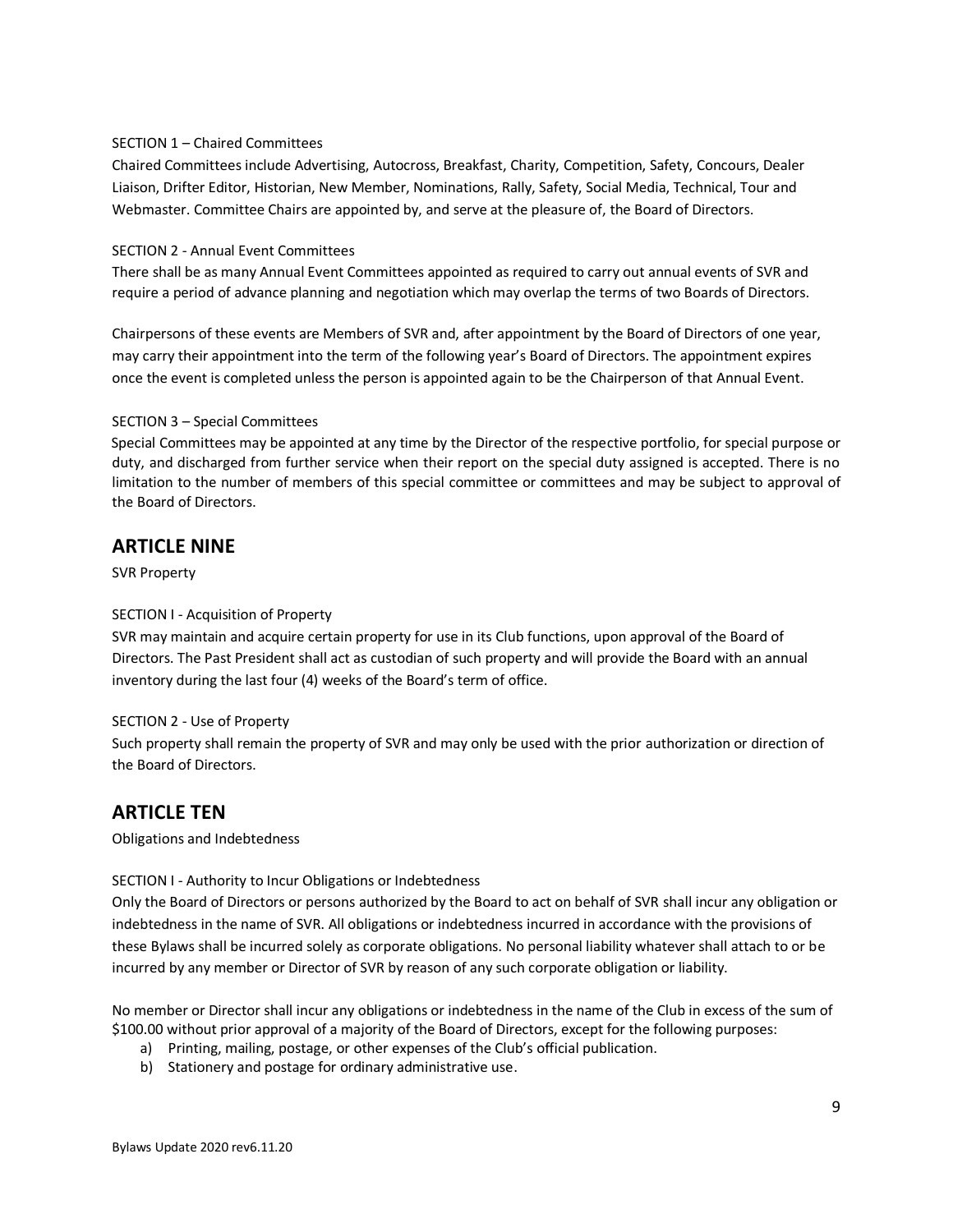## SECTION 2 – Unauthorized Obligations

No Director or any other person authorized to act on behalf of SVR shall incur any obligation or indebtedness in the name of SVR which is not for the general benefit of the entire membership of SVR nor shall the Board of Directors approve the incurring of any such obligation or indebtedness. Any such unauthorized obligation shall be considered beyond the scope of authority of such Board, Director or member, and the person responsible shall be personally liable to SVR in an amount equal to the obligation which SVR may be required to pay.

## SECTION 3 – Personal Liability for Unauthorized Obligation

The incurring of any obligation or indebtedness in the name of the Club by any elected Officer or member in contravention of these Bylaws shall be an ultra vires act. The person or persons responsible for such an act or acts shall be personally liable, individually and collectively, to the Club in an amount equal to the obligations or indebtedness which the Club may be required to pay.

## SECTION 4 – Conflict of Interest

No Director shall engage in any transaction that could create a conflict of interest with the Club. Any Directors shall disclose to the Board of Directors any potential conflicts between their personal interests and the Club's. No Director shall vote on any matter in which they have material financial interest or conflict of interest**.** The Secretary shall note the recusal from the item's discussion and voting in the meeting minutes.

## SECTION 5 – Financial Oversight

All Committee Chairs, Special Appointees and Board Members shall prepare and submit annual budgets to the Treasurer for collective review and approval by the Board of Directors. The Treasurer shall:

- a. Submit and the Board of Directors shall internally review and audit quarterly, reports on the Club's finances.
- b. Give a full and correct report on the financial status of the Club at any meeting of the Board of Directors
- c. Submit the Club's financial records to an independent certified public accountant or auditor, at the Club's expense for review as directed by the Board of Directors.

The Club's financial records shall be made available to members in good standing, upon written request to the Treasurer.

## **ARTICLE ELEVEN**

### Amendments

Amendments to these Bylaws may be proposed at any time by a simple majority of the Directors or by petition of at least 10 members in good standing. The Secretary shall prepare proposed amendments as appropriate for incorporation into these Bylaws and submit them to be published in the next issue of THE DRIFTER as well as the SVR website for the membership's information or by direct mailing to the membership. An electronic or paper ballot will be made available to voting member within ten (10) days of such publication or with the annual Board election ballots. Ballot mailing and counting shall follow the same rules as voting ballots (Article Six, Section 5 and 6). The entire membership shall be notified at least ten (10) days in advance of the voting date of any proposed amendments to these Bylaws. Such amendments shall become a part of the Bylaws upon approval of a simple majority of the membership voting.